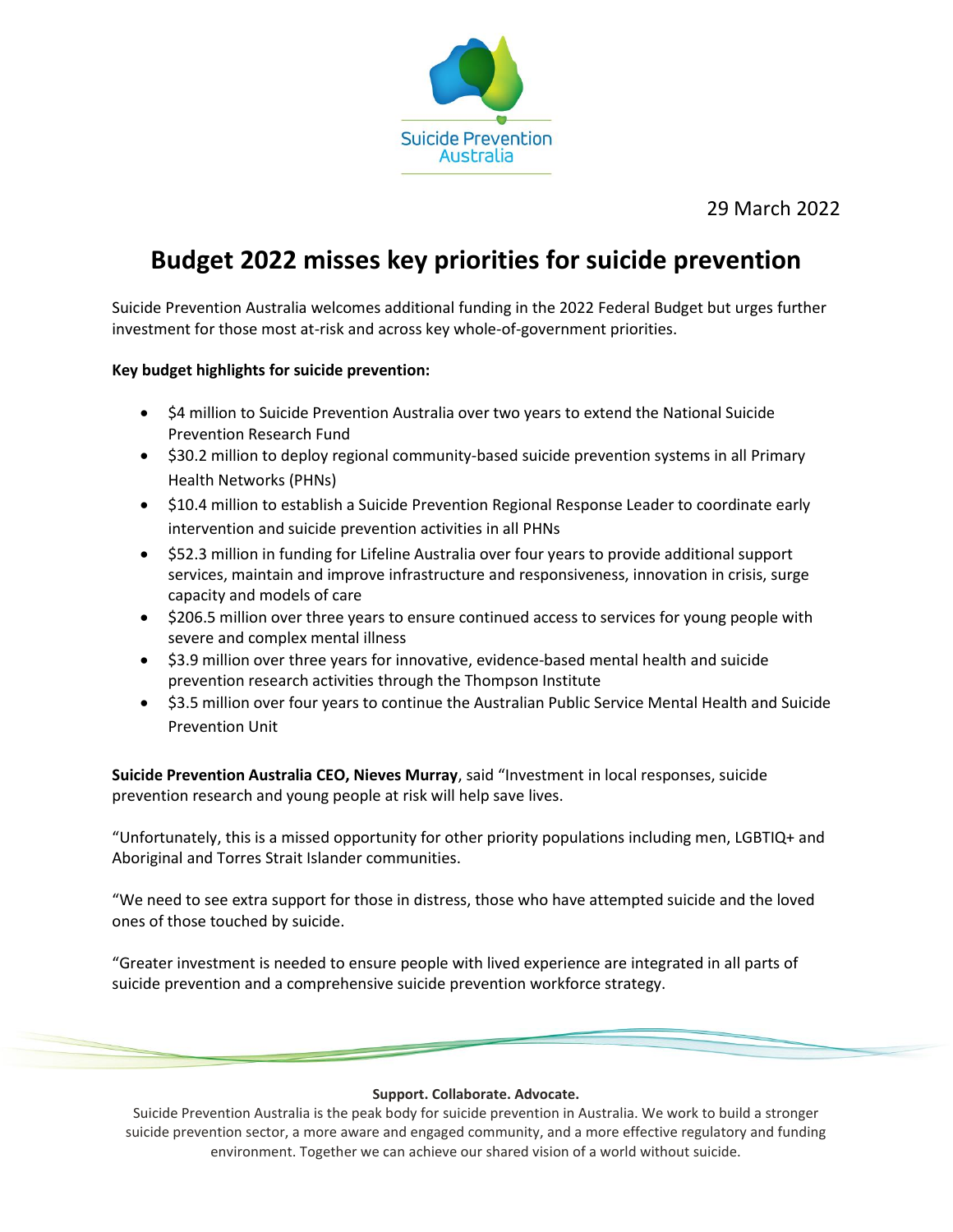

"We need to build on the significant reform momentum following the Final Advice of the Prime Minister's Suicide Prevention Adviser, the Productivity Commission Inquiry, and a new National Mental Health and Suicide Prevention National Agreement.

"We cannot take the foot off the pedal. At this critical time, we need to double-down on recent investments in suicide prevention.

"The Federal Government has proved that investing in social supports does work as suicide rates have remained relatively stable over the past two years throughout the pandemic. We can't ignore that it's two to three years post-disaster that rates of suicide can increase, and now is the time for proactive investment.

"Investments in treatment and crisis response are critical but we also need to invest earlier in preventative measures like social welfare and housing. We'll never turn the trend towards zero suicides without greater investments in the social determinants of health.

"More is needed to strengthen protective factors in our community by supporting adequate social security payments, tackling housing insecurity and addressing social isolation and loneliness.

"Now is not the time to slow down. It is critical that we continue to deliver on national, structural, and much-needed reform at a time our community needs it most.

"Recent investments have benefited suicide prevention in many ways, but the distress in communities can't be solved without a lasting whole-of-government approach," said Ms Murray.

Suicide Prevention Australia calls for the establishment of a Suicide Prevention Act to ensure a whole-ofgovernment approach to suicide prevention and drive accountability across government.

This would legislate a Suicide Prevention Plan, governance arrangements for reporting and lived experience and require agencies to consider suicide risks and prevention in their work.

Ms Murray said, "The Federal Government's investment in suicide prevention to date has been welcome and necessary but we need to keep going.

"We must continue making smart and timely decisions that will make a meaningful difference to the lives of people across our communities.

#### **Support. Collaborate. Advocate.**

Suicide Prevention Australia is the peak body for suicide prevention in Australia. We work to build a stronger suicide prevention sector, a more aware and engaged community, and a more effective regulatory and funding environment. Together we can achieve our shared vision of a world without suicide.